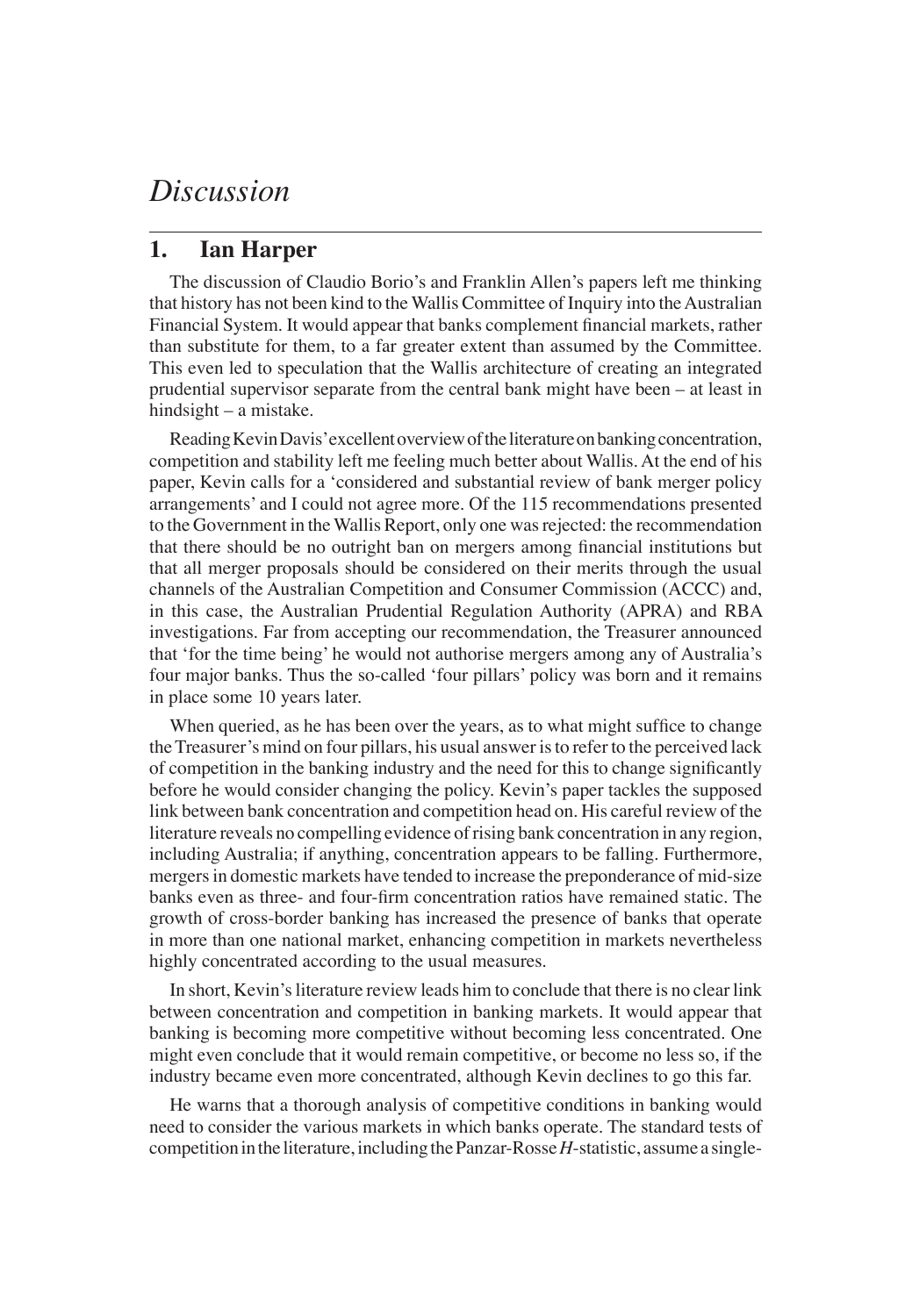product firm whereas even moderate-sized banks operate across multiple markets. One would need to look carefully at competitive conditions in retail as opposed to wholesale markets and, within retail, at segments like transactions services and lending to small- and medium-sized enterprises, which have historically resisted normal competitive inroads.

In this context, Kevin identifies only one significant barrier to entry in retail banking that might usefully be removed as part of further enhancing competitive conditions. The current restriction barring foreign bank branches from taking deposits in Australia worth less than A\$250 000 was designed for an earlier time when confidence in foreign bank supervisors was lower than it is today. The growing presence of foreign bank branches in Australia, their potential to enhance competition in concentrated domestic retail banking markets, and the internationalisation of bank supervisory standards through the Basel Committee all tend to undermine the rationale for this restriction.

Even given his misgivings about competitive conditions in retail markets, Kevin recognises the potential of continuing improvements in the power and reach of technology, the incidence of cross-border banking and the growth of mid-size domestic banks operating in retail as well as wholesale markets to further erode any link between bank concentration and competition. In such circumstances, it seems puzzling indeed that the Treasurer feels the need to take the option of mergers among the major Australian banks off the table. At the very least, allowing the ACCC to consider one or more merger applications would test the strength of the arguments and permit closer scrutiny of conditions in actual markets in an Australian context.

One of the fears that Kevin raises at this point is that removing the ban on mergers among the big four banks would set off a scramble to be the first to merge. He offers a brief game-theoretic analysis in support of his conclusion. An unseemly race to the ACCC, together with the political pressure that would inevitably accompany such a push, would militate against the careful analysis of the proposal which good public policy in this area would demand.

While I agree that fears of only one merger being allowed would spark just such a race, I do not agree that this need be the outcome. If the link between concentration and competition really is very weak or non-existent, there seems no reason to rule out *ab initio* two mergers among the majors, bringing four down to two. Of course, neither merger may be approved; but the decision to grant one and refuse the other would need to consider the competitive imbalance, including the potential for price leadership, which allowing one dominant bank to emerge might elicit. Then again, maybe even that would not matter if concentration really is not linked to competition.

Kevin's second theme is the absence of a clear link in the literature between bank concentration and the stability of the banking system. Here his paper echoes the conclusions of Franklin Allen's theoretical work, especially with Douglas Gale, in which he argues that banking instability has much more to do with the absence of complete markets and complete contracts in financial markets than bank concentration *per se*. Even though one might assume this conclusion should put to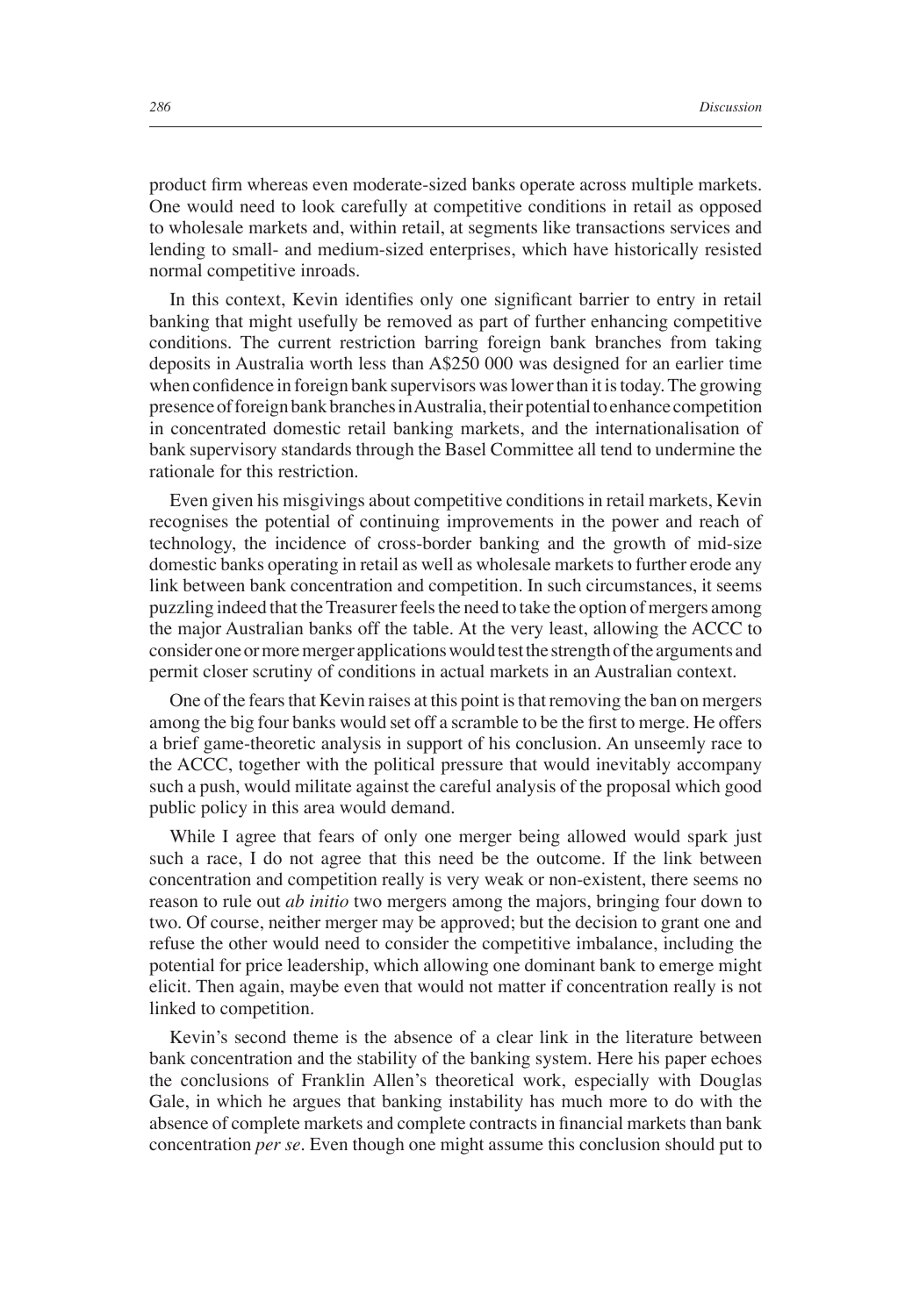rest any concerns of the RBA or APRA that mergers among Australia's major banks might compromise systemic stability, Kevin makes the point that dealing with the failure of one or more very large banks post-merger is problematic. In light of this, the prudential authorities would need to be satisfied that allowing mergers among the majors would not lead their depositors, shareholders and directors to conclude that such a merged bank would simply be 'too big to fail' and therefore underwritten by the government *de facto* if not *de jure*. If this idea gained currency, a merger of majors could well exacerbate the risk of systemic failure by encouraging the merged bank to take on riskier assets than it otherwise would or should. The creation of one or more mega-banks might also play havoc with the proposed Financial Claims Compensation Scheme, which would be faced with concentrated risk among its insured depositors.

While these problems are real and, to some extent, mitigate the conclusion that concentration and stability are completely independent, the potential for heightened systemic risk following one or more mergers among the majors is not beyond the powers of the RBA and APRA to analyse, manage or oppose. Even if the ACCC could find no evidence of anti-competitive effects of bank mergers, the Treasurer, who would retain a right of veto under the *Trade Practices Act 1974*, would presumably block mergers determined to be contrary to the public interest on prudential grounds.

One of the ironies of the four pillars policy is that it actually increases the chances of one or more of Australia's major banks being the subject of a foreign takeover. Even though protected from domestic takeover, they are not immune to the dynamics of the global banking industry. Of course, the Treasurer again figures as the authority who must approve any foreign takeover of an Australian-owned entity. But, as Kevin again correctly points out, the circumstances of a serious tilt at one of our major banks by a foreign multi-national are hardly conducive to coolheaded analysis of the four pillars policy. It is likely that the Treasurer, even if only to shore up a decision to block a foreign takeover bid, might abandon four pillars in a rush in order to allow one or more of the domestic majors to mount a credible counter-bid. Neither Kevin nor I would wish to see the policy abandoned and mergers materialise without careful analysis. All the more reason to support Kevin's call for a measured review of the social benefits and costs of allowing mergers among the majors before circumstances force anyone's hand.

Notwithstanding the arguments Kevin advances, he and I both know that the major banks themselves take a different view. All four CEOs have spoken at one time or another against the four pillars policy. My question to Kevin is what he makes of this. Are the CEOs just wrong or self-serving or both? They tend to make one or more of the following claims:

• the Australian majors are getting to be too small to participate in major capital market deals, thus losing valuable fee revenue (The lack of any Australian major among the banks leading the merger between BHP-Billiton and Western Mining Corporation, including the ANZ – BHP's near century-long domestic banking partner – is often mentioned in this regard.);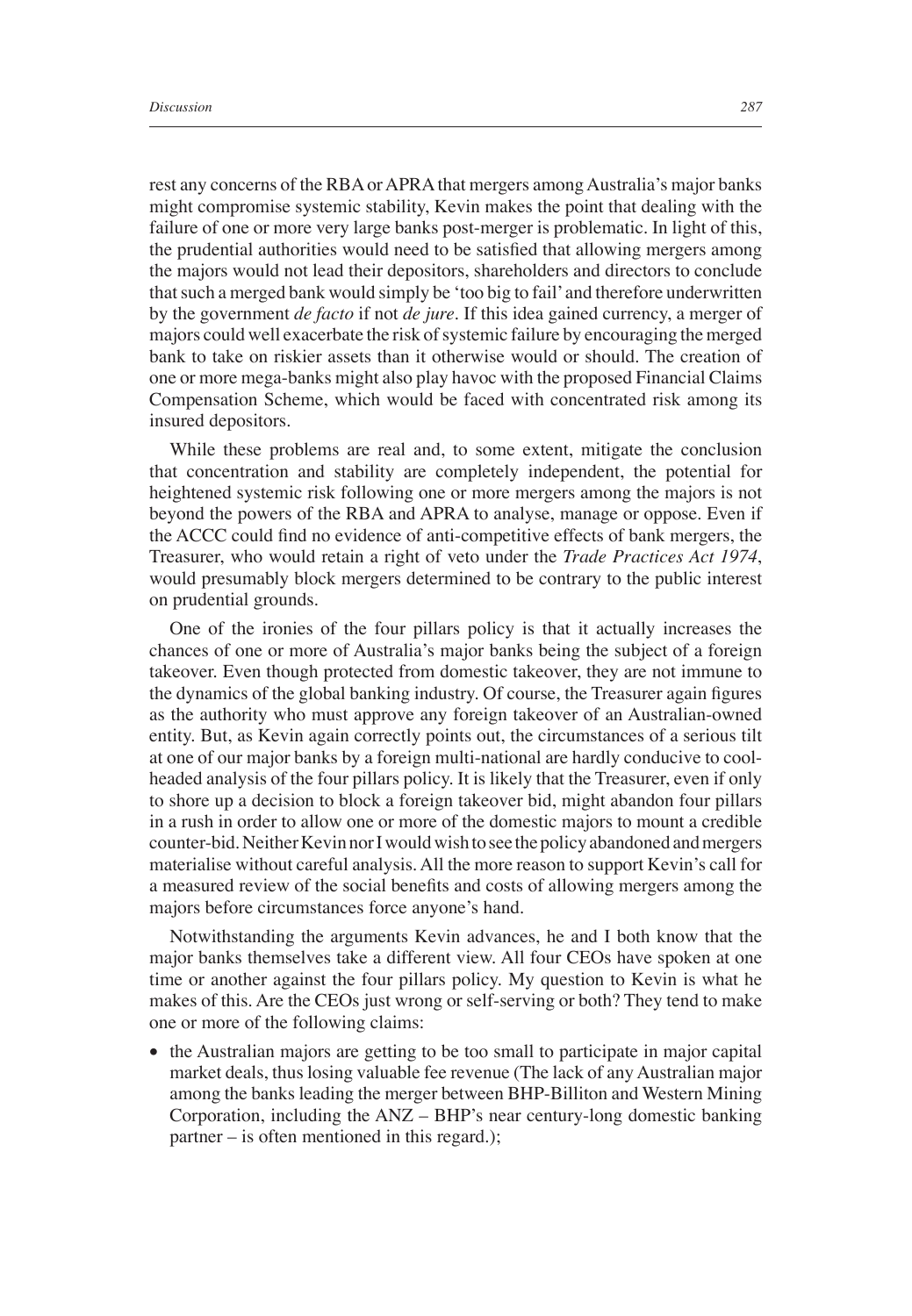- the Australian majors need a strong domestic base if they are to compete globally (The example of the Dutch banks, ABN/AMRO, ING and Rabobank, having been allowed to merge domestically and having since expanded internationally with great success is often cited as evidence of the so-called 'national champions' effect.);
- the major banks need to spend large sums on IT, risk management systems and global brands if they are to compete with global banks, either here in Australia or overseas, and these expenditures require step-increases in investment which cannot be afforded without an increase in their scale; and
- the only politically acceptable way to rationalise Australia's extensive network of bank branches is to allow mergers among the majors, which would keep bank branches in most locations but reduce wasteful duplication, leading to cost savings.

On the face of it, these do not seem to be ridiculous arguments. I would like to hear what Kevin says to the banks when they ask him the same questions they ask me!

I have argued elsewhere that another inquiry into the Australian financial system would be timely. I am pleased to see that Kevin agrees with me – not, I might add, an altogether common event! Ten years is a long time in financial markets and it would be wise to review the performance of Australia's new regulatory system in the light of a decade's experience. Not only would such a review consider in more detail the evolving role of banks versus markets in our financial system, but it could canvass in detail the issues surrounding mergers among Australia's major banks. It is high time that the four pillars policy was reconsidered.

## **2. General Discussion**

There was a lengthy discussion of the nature of financial crises and how policies should address moral hazard concerns. In the context of problems in the US subprime mortgage market, one participant wondered whether it was possible to provide sufficient liquidity without providing respite for those who should face up to their earlier mistakes. Another participant asked whether there were 'good crises' that policy-makers should leave to run their course, or whether all crises were 'bad' due to incomplete markets. Franklin Allen thought that the difficult distinction between insolvency and illiquidity was at the core of these problems, and that preventing the latter would assist in avoiding the former. On completeness, he noted that those in the field of finance often argued that markets were complete because of the potential for dynamic trading, but ultimately he thought that the fact that crises were not that infrequent demonstrated that markets are not truly complete.

There were also a variety of opinions expressed about the optimal relationship between the monetary policy function of central banks and prudential regulation. For example, one participant argued that separating these functions made sense because monetary policy expertise was not the same as regulatory expertise and that central banks with responsibility for both functions may place insufficient weight